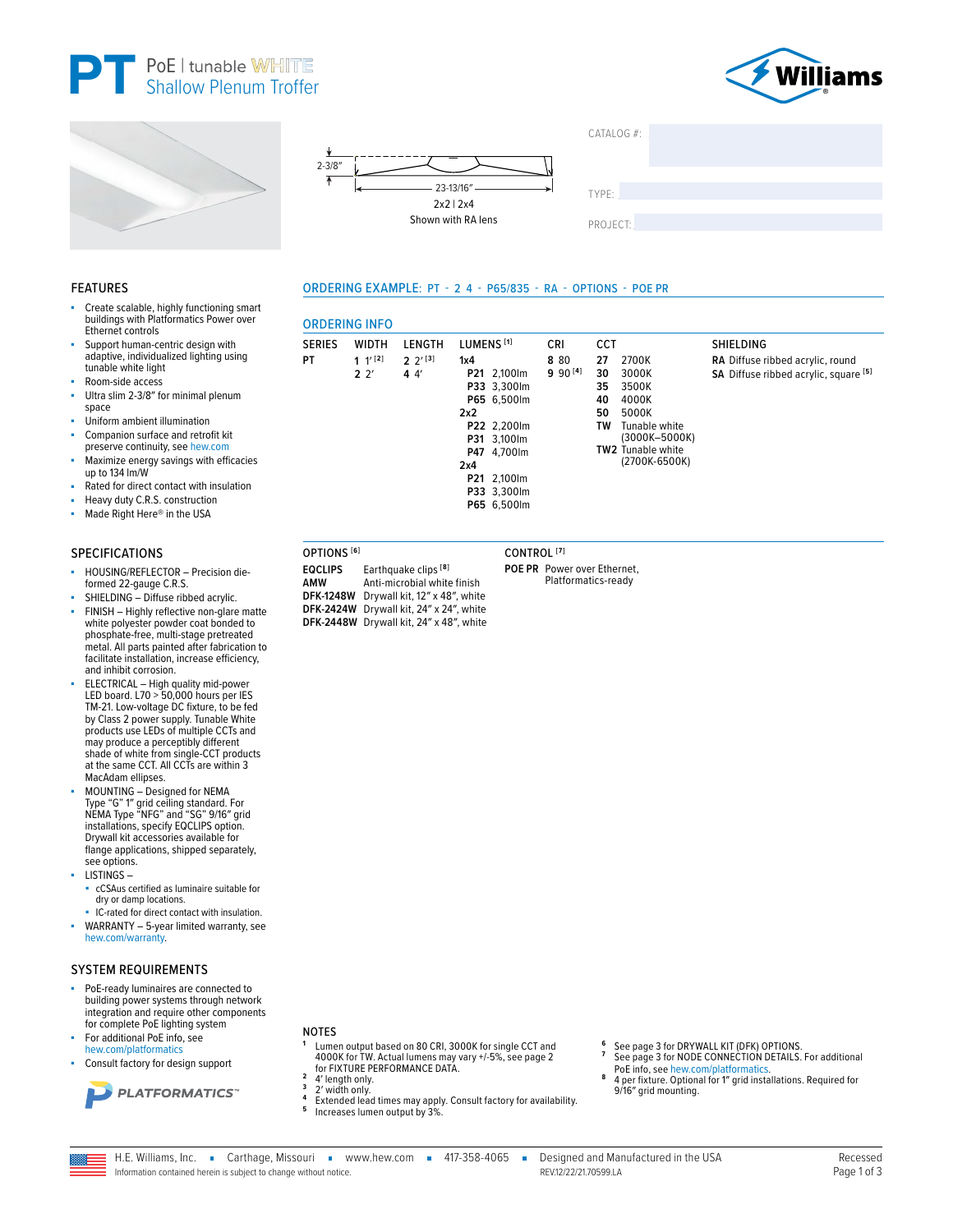# **PT** PoE | tunable WHITE<br>
Shallow Plenum Troffer

# <span id="page-1-0"></span>FIXTURE PERFORMANCE DATA

#### STANDARD

|     | <b>LED PACKAGE</b> | <b>DELIVERED LUMENS</b> | <b>WATTAGE</b> | <b>EFFICACY (Im/W)</b> |
|-----|--------------------|-------------------------|----------------|------------------------|
|     | P21                | 2143                    | 16             | 133.9                  |
| 1x4 | P33                | 3144                    | 25             | 125.8                  |
|     | P65                | 6550                    | 50             | 131.0                  |
|     | P22                | 2234                    | 17             | 131.4                  |
| 2x2 | P31                | 3140                    | 25             | 125.6                  |
|     | P47                | 4708                    | 37             | 127.2                  |
| 2x4 | P21                | 2143                    | 16             | 133.9                  |
|     | P31                | 3144                    | 25             | 125.8                  |
|     | P65                | 6550                    | 50             | 131.0                  |

#### MULTIPLIER TABLES

|     |            | <b>COLOR TEMPERATURE</b> |           |                 |
|-----|------------|--------------------------|-----------|-----------------|
|     | <b>CCT</b> | <b>STANDARD</b>          | <b>TW</b> | TW <sub>2</sub> |
|     | 2700K      | 0.97                     |           | 0.93            |
| 룡   | 3000K      | 0.99                     | 0.95      | 0.95            |
|     | 3500K      | 1.00                     | 0.98      | 0.98            |
| ខ្ល | 4000K      | 1.03                     | 1.00      | 1.00            |
|     | 5000K      | 1.06                     | 0.96      | 1.02            |
|     | 6500K      |                          |           | 1.01            |
|     | 2700K      | 0.80                     |           | 0.93            |
|     | 3000K      | 0.82                     | 0.91      | 0.95            |
| 룡   | 3500K      | 0.83                     | 0.96      | 0.98            |
| g   | 4000K      | 0.86                     | 1.00      | 1.00            |
|     | 5000K      | 0.89                     | 1.03      | 1.03            |
|     | 6500K      |                          |           | 1.02            |

## TUNABLE WHITE

|     | <b>LED PACKAGE</b> | <b>DELIVERED LUMENS</b> | <b>WATTAGE</b> | EFFICACY (Im/W) |
|-----|--------------------|-------------------------|----------------|-----------------|
|     | P21                | 2207                    | 16             | 137.9           |
| 1x4 | P33                | 3238                    | 25             | 129.5           |
|     | P65                | 6746                    | 50             | 134.9           |
|     | P <sub>22</sub>    | 2301                    | 17             | 135.4           |
| 2x2 | P31                | 3234                    | 25             | 129.4           |
|     | P47                | 4849                    | 37             | 131.1           |
|     | P21                | 2207                    | 16             | 137.9           |
| 2x4 | P31                | 3238                    | 25             | 129.5           |
|     | P65                | 6746                    | 50             | 134.9           |

TW2





## PHOTOMETRY

**PT-24-P65/835-RA** Total Luminaire Output: 6550 lumens; 50 Watts | Efficacy: 131 lm/W | 80 CRI; 3500K CCT

■ Photometrics tested in<br>
accordance with IESNA<br>
are based<br>
on 25°C ambient<br>
temperature.<br>
Standard results based on<br>
3500K standard, 80 CRI,<br>
actual lumens may<br>
vary ±5%.

■ Tunable white results<br>
based on 4000K<br>
standard, 80 CRI, actual<br>
lumens may vary ±5%.<br>■ Use multiplier tables<br>
to calculate additional<br>
options.



|                     | <b>VERTICAL ANGLE</b> | <b>HORIZONTAL ANGLE</b> | <b>ZONAL LUMENS</b> |            |      |
|---------------------|-----------------------|-------------------------|---------------------|------------|------|
|                     |                       | $0^{\circ}$             | 45°                 | $90^\circ$ |      |
|                     | 0                     | 2506                    | 2506                | 2506       |      |
|                     | 5                     | 2468                    | 2464                | 2451       | 236  |
| <b>DISTRIBUTION</b> | 15                    | 2395                    | 2403                | 2413       | 673  |
|                     | 25                    | 2110                    | 2139                | 2165       | 974  |
|                     | 35                    | 1706                    | 1760                | 1805       | 1098 |
|                     | 45                    | 1387                    | 1463                | 1538       | 1120 |
| CANDLEPOWER         | 55                    | 1008                    | 1104                | 1192       | 990  |
|                     | 65                    | 653                     | 774                 | 879        | 764  |
|                     | 75                    | 310                     | 475                 | 588        | 500  |
|                     | 85                    | 63                      | 210                 | 241        | 196  |
|                     | 90                    | 0                       | 0                   | 0          |      |

| <b>LUMEN SUMMARY</b> | <b>ZONE</b> | <b>LUMENS</b> | % FIXTURE |
|----------------------|-------------|---------------|-----------|
|                      | $0 - 30$    | 1883          | 29        |
|                      | 0 - 40      | 2981          | 46        |
|                      | $0 - 60$    | 5091          | 78        |
|                      | $0 - 90$    | 6550          | 100       |
|                      | $0 - 180$   | 6550          | 100       |

**PT-14-P65/835-RA** Total Luminaire Output: 6550 lumens; 50 Watts | Efficacy: 131 lm/W | 80 CRI; 3500K CCT



|                     | <b>VERTICAL ANGLE</b> | <b>HORIZONTAL ANGLE</b> | <b>ZONAL LUMENS</b> |            |      |
|---------------------|-----------------------|-------------------------|---------------------|------------|------|
|                     |                       | 0°                      | 45°                 | $90^\circ$ |      |
|                     | $\Omega$              | 2387                    | 2387                | 2387       |      |
| <b>DISTRIBUTION</b> | 5                     | 2441                    | 2414                | 2378       | 228  |
|                     | 15                    | 2333                    | 2327                | 2299       | 653  |
|                     | 25                    | 2134                    | 2144                | 2119       | 981  |
|                     | 35                    | 1857                    | 1881                | 1882       | 1166 |
|                     | 45                    | 1481                    | 1547                | 1569       | 1179 |
| CANDLEPOWER         | 55                    | 1060                    | 1165                | 1214       | 1035 |
|                     | 65                    | 680                     | 806                 | 827        | 771  |
|                     | 75                    | 302                     | 424                 | 442        | 430  |
|                     | 85                    | 46                      | 76                  | 90         | 106  |
|                     | 90                    | 0                       | 0                   | 0          |      |

| SUMMARY | <b>ZONE</b> | <b>LUMENS</b> | % FIXTURE |  |
|---------|-------------|---------------|-----------|--|
|         | $0 - 30$    | 1863          | 28        |  |
|         | 0 - 40      | 3029          | 46        |  |
| LUMEN 9 | $0 - 60$    | 5243          | 80        |  |
|         | $0 - 90$    | 6550          | 100       |  |
|         | $-180$      | 6550          | 100       |  |

#### CROSS SECTIONS